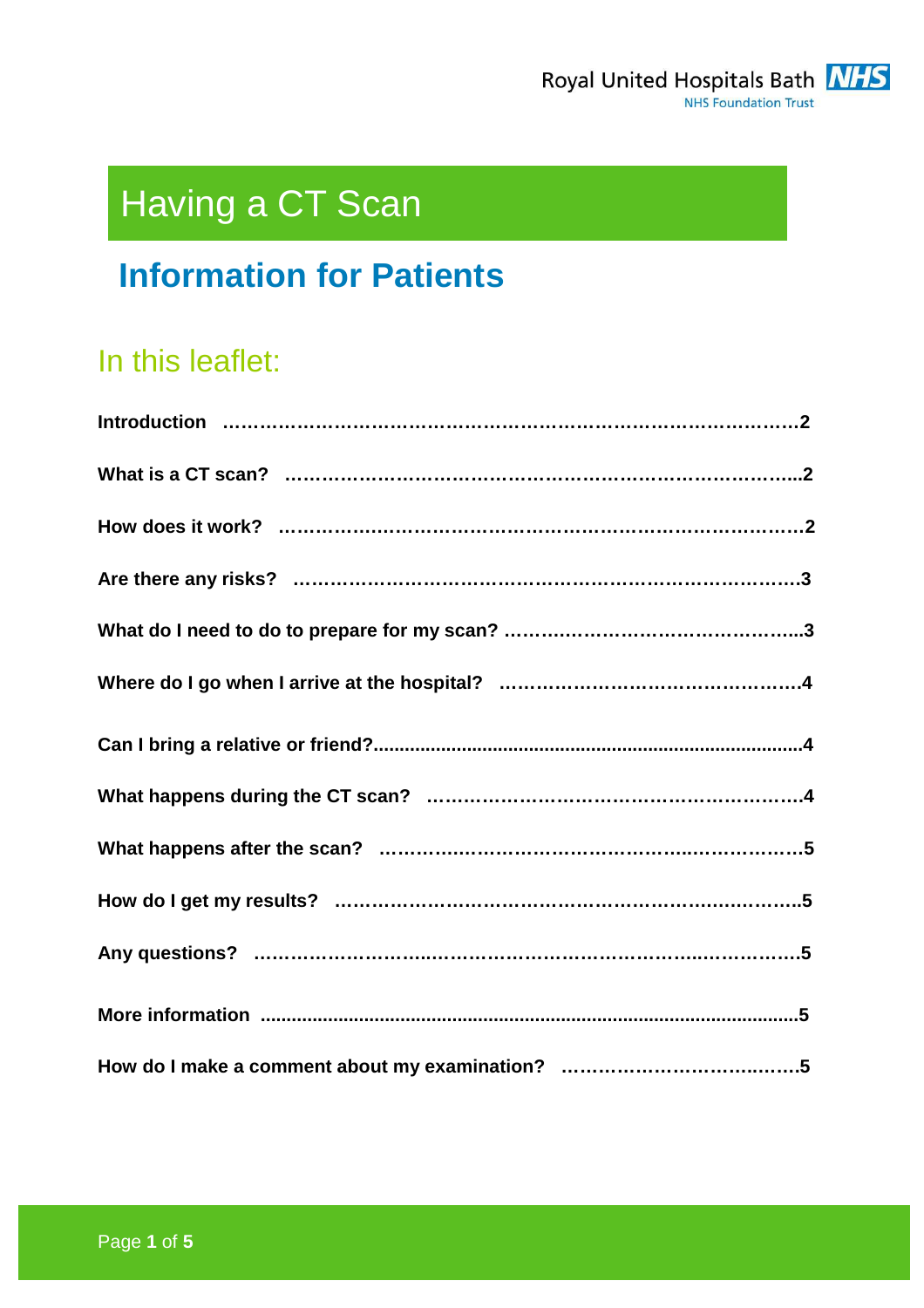## **Introduction**

This leaflet tells you about having a CT scan. It explains how the test is done, what to expect, and what the possible risks are.

If you have any questions or concerns, please do not hesitate to speak to a doctor or nurse caring for you.

## What is a CT scan?

A CT scan is a non-invasive way of looking inside your body to help diagnose medical conditions and guide treatment. A CT (computed tomography) scanner uses special xray equipment and computers to produce images of multiple "slices" of the part of the body being scanned. These images of the inside of the body can then be examined on a computer monitor.

CT Scans provide much greater detail of internal organs, bone, blood vessels and soft tissue than ordinary x-rays and so are often the preferred method of diagnosing a wide range of medical conditions such as cancers, infection, inflammation, cardiovascular disease, trauma and musculoskeletal disorders.

## How does it work?

The CT scanner consists of a 'doughnut-shaped' structure with a hole, or short tunnel, in the centre. You will lie on a narrow examination table that slides into and out of this tunnel. X-rays produced by the scanner pass through your body and are detected by electronic sensors on the other side of the ring. This information is sent to a computer that produces a picture of the internal structure of the body. Modern CT scanners are so fast that they can scan through large sections of the body in just a few seconds.

The scanner is operated by a Radiographer, who is a professional trained to carry out X-rays and other imaging procedures. The pictures are displayed on a computer workstation for examination by the Radiologist, who is a doctor specially trained to interpret the images and carry out more complex imaging examinations.



Some scans need to be performed with an injection of special contrast (dye) which is used to enhance visibility of the area being scanned, particularly the blood vessels and blood flow to organs. Water or contrast may also be given orally, or occasionally through a tube, to highlight the bowel on the scan.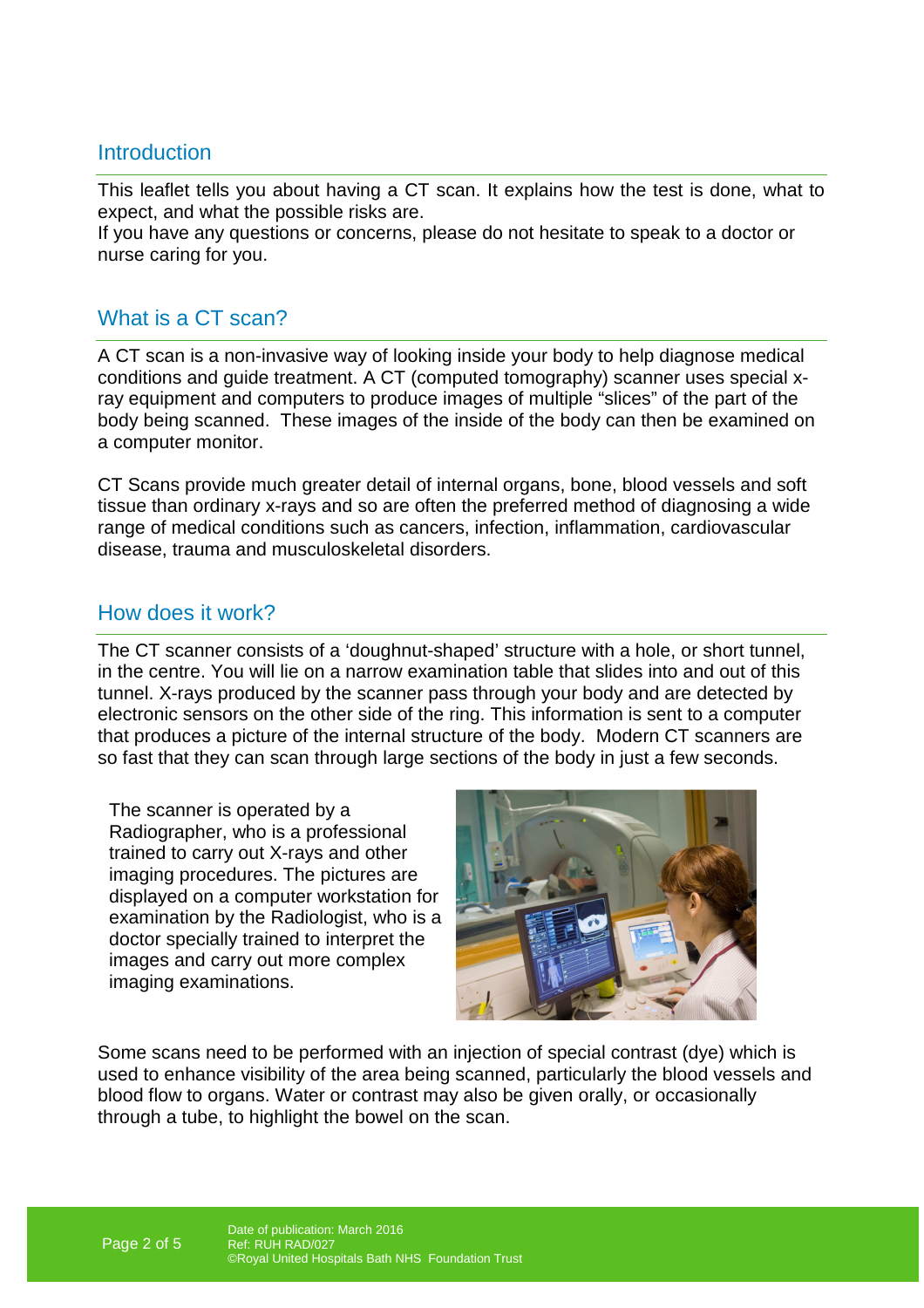## Are there any risks?

CT scanning involves the use of X-rays. There are strict guidelines in place for the use of x-rays in diagnosing medical conditions so CT scans can only be performed at the request of a Doctor. The amount of radiation used is more than an ordinary X-ray of the chest or body and is equal to the natural radiation that we receive from the atmosphere over a period of approximately three years. Women who are or might be pregnant must inform a member of staff in advance. Because children are more sensitive to radiation, they should have a CT study only if it is essential for making a diagnosis and should not have repeated CT studies unless absolutely necessary. We will keep the radiation dose as low as we possibly can.

Many CT examinations involve you having a contrast medium (dye) injected into a vein to increase the quality of information obtained from the scan. The injection usually causes nothing more than a warm feeling passing around your body, a metallic taste in your mouth and occasionally a sensation of needing to urinate. These effects subside within a few minutes. The risk of serious allergic reaction to contrast materials that contain iodine is extremely rare, and radiology departments are well equipped to deal with them.

Despite these slight risks, your doctor believes it is advisable that you should have this examination, and do bear in mind there are greater risks from missing a serious disorder by not having your scan.

## What do I need to do to prepare for my scan?

#### **Taking tablets and medicines**

You should continue to take all your normal medication.

If you take Metformin (Glucophage) tablets for diabetes, please let us know on the day of your test. We sometimes ask patients to stop these tablets for two days after their test.

#### **Females**

Females are asked to contact the Radiology department if you suspect that you may be pregnant OR if the appointment is more than 10 days after the start of your last period. This test uses radiation and there is a risk to the unborn baby if we were to do the Xrays when you are pregnant. When you arrive for your test, you will be asked when your last period started. If it is more than 10 days earlier, your appointment will be postponed.

#### **Allergy to iodine or intravenous contrast medium**

You should inform us in advance if you have a known allergy to iodine or intravenous contrast material (dye). Your doctor may prescribe medications prior to the examination to reduce the risk of an allergic reaction.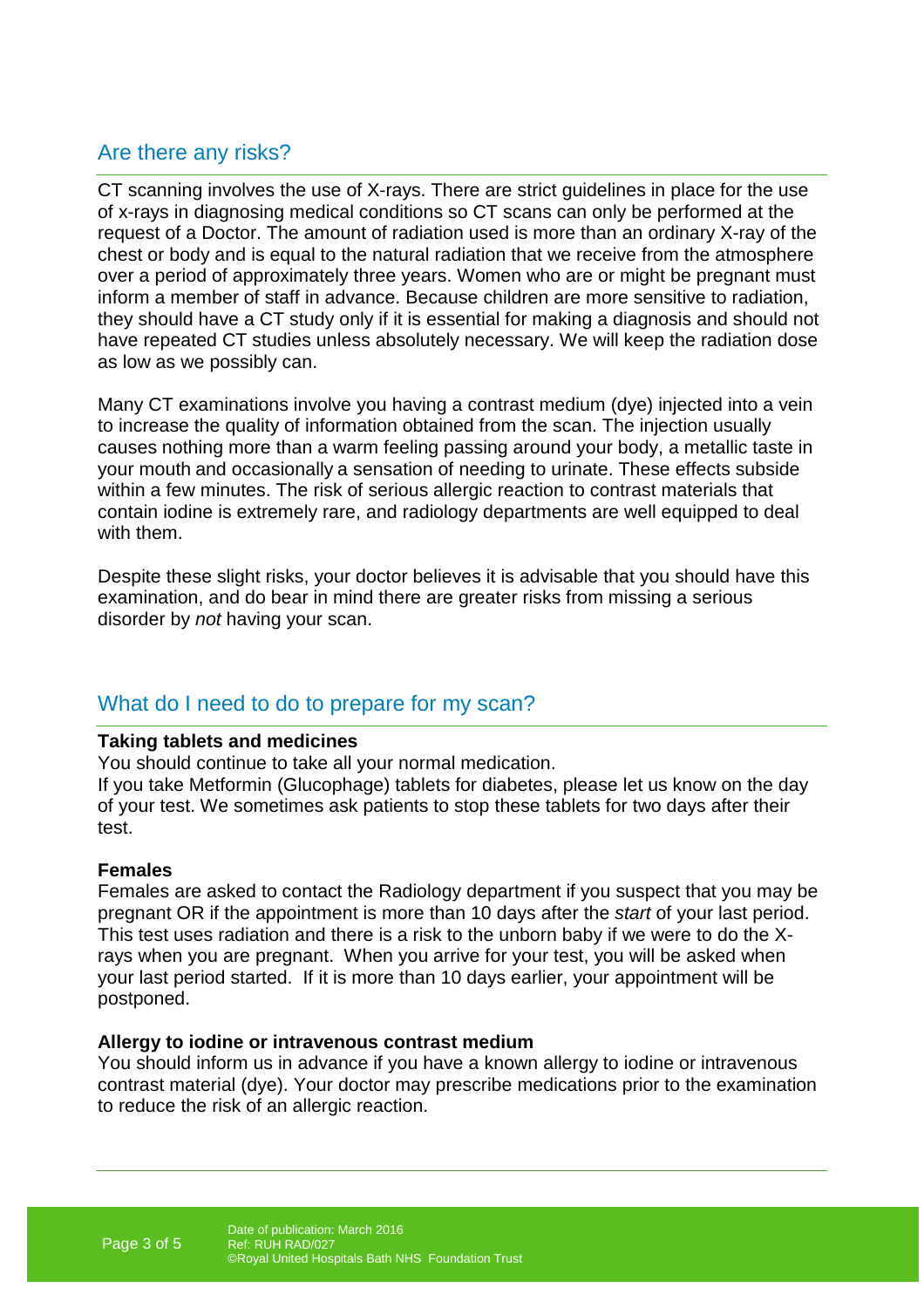## Where do I go when I arrive at the hospital?

Please report to the reception desk in the Radiology department (B8) with your appointment letter 10 minutes before your appointment time. Please click on the following link for a site map of the hospital:

http://www.ruh.nhs.uk/finding/documents/RUH\_directory\_map.pdf

You will be asked to sit in the waiting area until called by a member of staff. A member of the team will explain the test and answer any questions. If you have to undress for the procedure, you will be shown to a private cubicle and asked to change into a clean gown. You will be asked to remove all jewellery and metal from the area to be scanned. Your clothes and valuables will be secured in a locker until after the procedure.

We may ask you to drink 1-2 litres of water or special fluid (contrast) over 30-75 minutes before the scan. This contrast helps us to see the bowel on the CT scan.

**If you are pregnant, or think you may be pregnant, you must tell the imaging staff so that appropriate protection or advice can be given.** 

## Can I bring a relative or friend?

You may bring a relative or friend with you to the appointment but, as the examination uses x-rays, for reasons of safety they will not be able to accompany you into the examination room, except in very special circumstances. If the patient is a young child or is un-cooperative, a parent or health worker may stay in the room, but will be required to wear a protective lead apron.

If you need an interpreter please tell us when you receive your appointment so that we can arrange this.

## What happens during the procedure?

When it is time for your scan you will be taken into the CT Scanning Room and asked to lie on the scanner table flat on your back. The radiographer will ensure that you are lying comfortably in the correct position. Straps and pillows may be used to help maintain the correct position and to keep you still during the examination. If intravenous contrast is used you will have a small tube, called a cannula, inserted into one of the veins in your arm. The contrast is administered through the cannula before or during the scan using a special pump.

You will be asked to hold your breath and will feel the table move in and out of the scanner whilst the scans are taken. Each scan will take approximately 10-20 seconds (one breath hold). You will be alone in the CT room during the scan but the Radiographer will be able to see, hear and speak with you at all times.